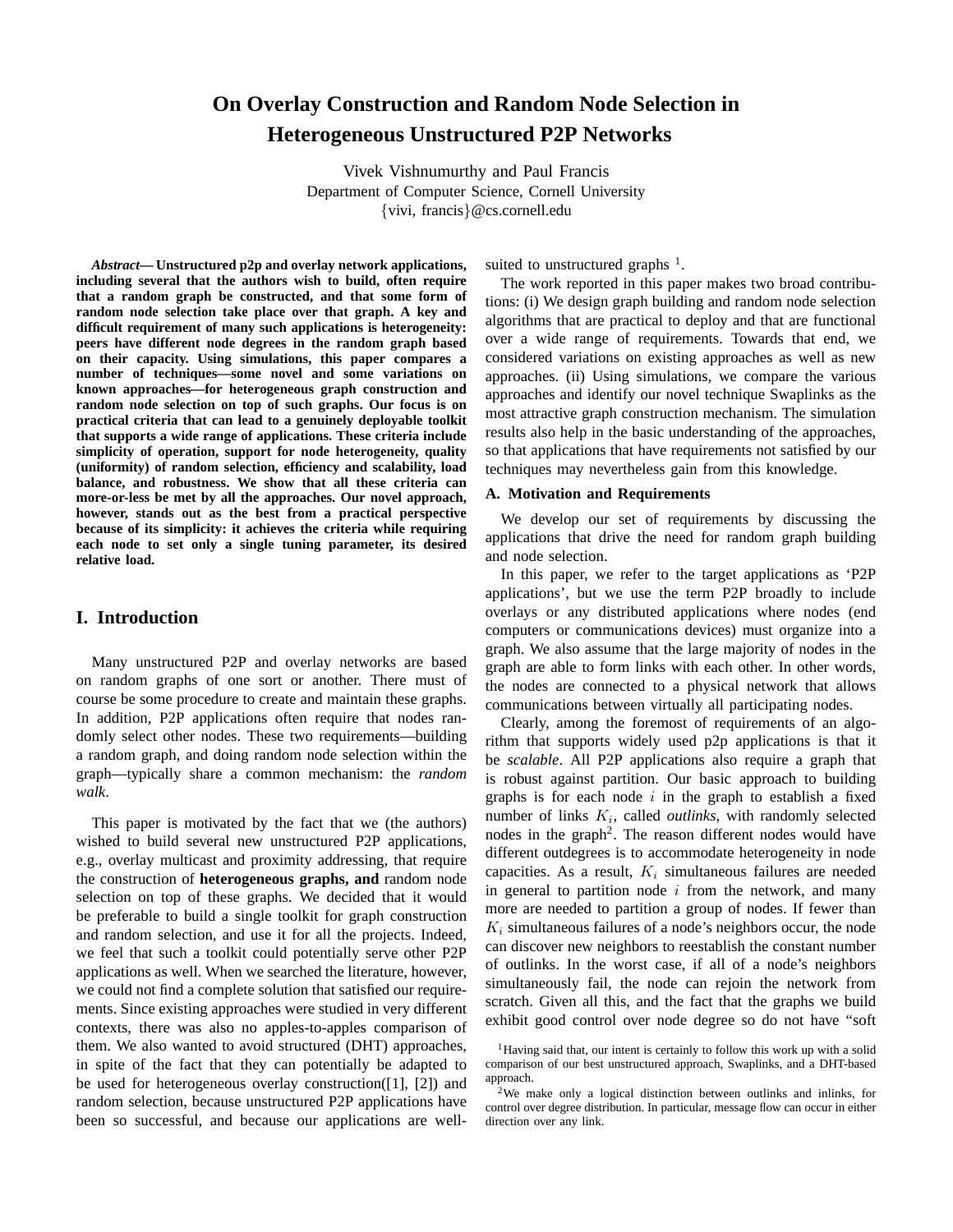spots" in the form of very few nodes that have very large degrees, from a practical perspective, our random graphs are robust to partition, and we do not feel a need to further address this issue.

One of our requirements, both for building graphs and for random node selection, is that *the load on nodes be wellbalanced and controllable*. For instance, all nodes should carry roughly the same load if uniform load balance is desired. On the other hand, in many cases certain nodes should carry more load than others, for instance because they have more capacity or higher access link bandwidth. This desire for control over load manifests itself in several ways. These include the number of messages a node handles, and the number of links the node obtains. Since every node can control its number of outlinks, this means that our graph building algorithm should give us *control over the number of inlinks* (and indeed it should be roughly the same as the number of outlinks). Note that we do not assume perfect control over load: after all there is a significant random component in the algorithms and graphs. Rather, we expect statistical control, along the lines of what would be possible with true random selection.

Note that control over node degree is important for several reasons. One is that we assume that there is a certain cost to maintaining a link—for instance in the periodic keep-alive messages used to determine if a neighbor node is still active. Also important is the fact that the application load on the node may be proportional or otherwise closely related to its node degree. An example of such an application is file search in unstructured file sharing networks like Gnutella, Kazaa, or GIA [3]. Accordingly, the authors of [3] propose that node degree be related to capacity, in order to not stress lowcapacity nodes.

Once a graph is built, with control over load and node degree, we also require similar *control over the walks taken on the graph.* Here, we want control over the probability that a node will be *visited* and *selected* in random walks. A node is selected when a random walk ends at that node. A node is visited when a random walk traverses that node during a walk.

Control over visits is important for two reasons. First, nodes experience load every time a node visits them. If we wish to have control over load, then we correspondingly need to have control over how often nodes are visited. Second, some applications execute application functionality every time a node is visited during a walk. For instance, in many file search algorithms ( [4], [5], [3], [6]), each node visited is searched for the desired key words. Note that much of this effect can be obtained by establishing the appropriate node degree in the graph.

A number of applications require random node selection as a way of configuring application-specific topologies. Examples of these include overlay multicast or file distribution applications [7], [8], [9], the file sharing applications mentioned above [5], [3], and "proximity addressing" applications [10]. (The latter is an application where nodes form addresses that can be used to indicate how close nodes are to each other in the network.)

**"Random selection in overlay multicast" changed below** Note that some applications(e.g., overlay multicast applications like Yoid [7]) might need two separate graphs: one for normal operation (e.g., the multicast graph), and the other a random graph of the kind we discuss in this paper. The first graph here might have been built keeping constraints like network proximity in mind, and thus is not completely random, and therefore not as robust as a random graph. Maintaining the second (random) graph thus makes the application more robust to partition, while also giving the application the ability to select random nodes in the graph.

BitTorrent is a P2P file distribution protocol whereby nodes feed each other blocks of a file [9]. BitTorrent uses a central node called the tracker that keeps track of existing participants, and provides downloaders with a random subset of participants with the file they are looking for. While this approach works reasonably well, in environments where even a tracker cannot adequately scale, random selection as described in this paper may be used.

Finally, a key requirement that permeates all of our work is that of simplicity. This requirement goes beyond the basic notion that, all other things being equal, simple is better than complex. We believe that algorithmic simplicity is central to achieving scalability. Our intuition is that, as networks grow, more complex algorithms will exhibit more failure modes and ultimately limit scalability even where the basic algorithms scale according to traditional measures such as memory and message overhead. Indeed we would be willing to pay a small penalty, say in the uniformity of random selection, if we can gain significant simplifications in doing so.

To summarize, our requirements for a random graph building and node selection mechanism are: scalability (realistically millions of nodes), simplicity, robustness, selection independence, control over node selection probability, control over node degree, and control over message load. The first five are hard requirements, whereas the last two are strong desirables. A mechanism satisfying these properties can then serve as a foundation or an accessory for numerous unstructured p2p applications like file-sharing, overlay multicast, and proximity addressing.

**edited!!** The rest of the paper is organized as follows. Section II describes related work. Section III describes how joining nodes get to know of already existing nodes in the graph. Sections IV and V describe the four basic approaches for both building graphs and walking them. Section VI presents detailed results of simulations used to evaluate the performance of the four approaches. Section VII concludes and outlines next steps.

# **II. Related Work**

#### **No discussion about Narada**

GIA [3] is an unstructured file sharing system that uses random walks rather than flooding to do file searching. Its goal is to give high capacity nodes more of the application load than low capacity nodes, both by giving high capacity nodes higher degrees and more information to store, and by routing more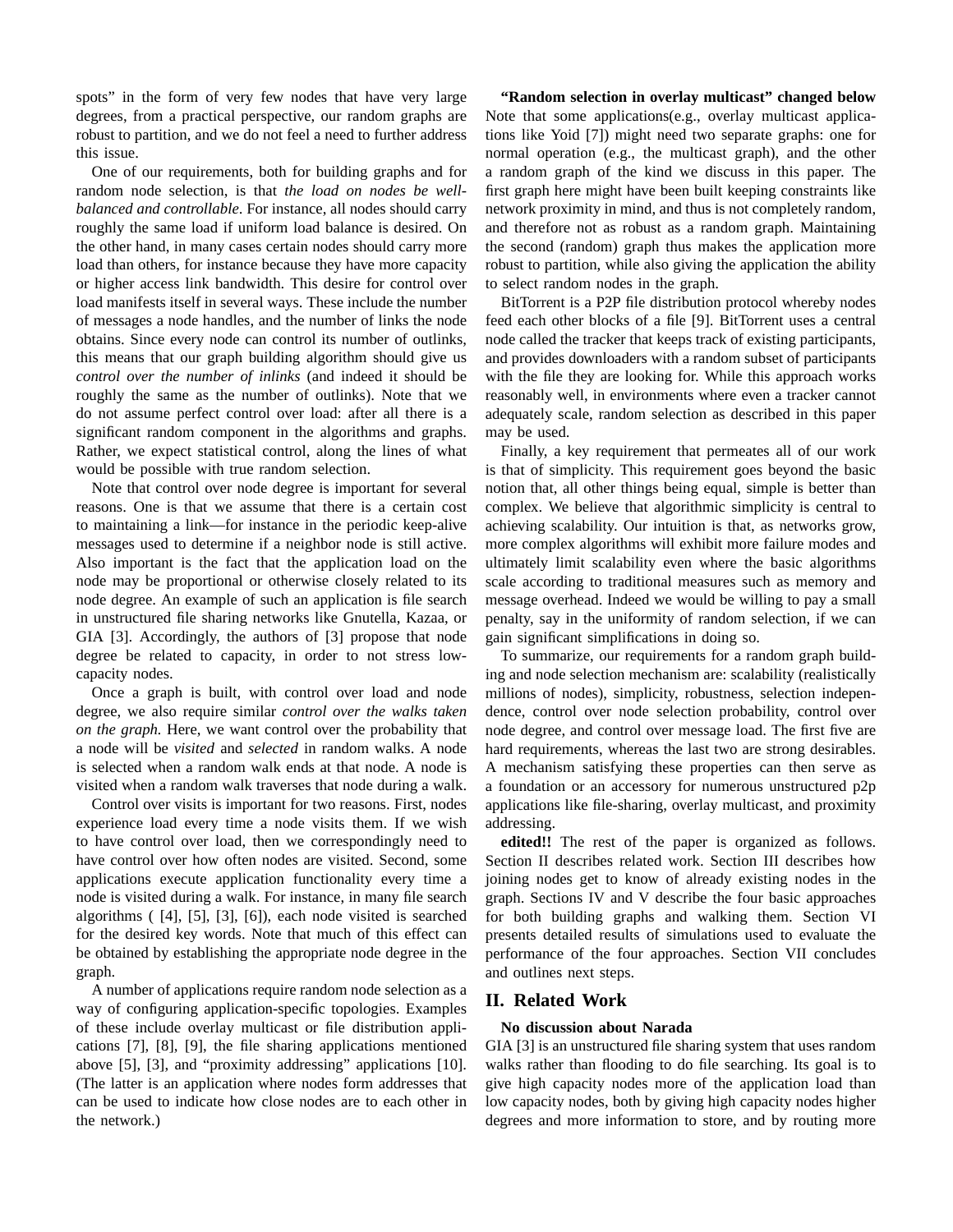search queries to them. GIA does not give direct control over degree or load, and indeed [3] does not indicate how much load each node gets, and only gives very limited data on node degree. As such, GIA is tailored to the file sharing application and its random walks cannot be used as a general purpose graph building or node selection mechanism. Our approaches, on the other hand, while being simple, provide an amount of control that GIA does not currently have. While it is clear that GIA requires more functionality than our approaches provide (flow control, for instance), it may well benefit from this work.

SCAMP [11] uses random walks to build graphs suitable for gossiping. An interesting goal of SCAMP was to build graphs where the average node degree is proportional to the log of the number of nodes While the ability to tie node degree to graph size is a desirable property for some applications, we wanted more control over node degree than SCAMP allowed and so did not find it useful (though we do simulate it as a point of comparison).

Bullet multicast [8] uses a random selection mechanism called RanSub [12]. RanSub operates in waves of networkwide coordinated phases, where in each phase lists of random nodes are distributed through the network. The nodes learned by a given node at a given time are not random relative to nodes learned by another node at the same time. The phases must be run multiple times if different nodes are to ultimately select different sets of other nodes. This approach lacks flexibility. For instance, even if given nodes do not need to select other nodes, they must anyway continue to learn of other nodes. An approach where any given node, at any time of its own choosing, can discover one or more random nodes without burdening other nodes too much, is preferable.

Araneola [13] builds almost regular graphs that could potentially be used for random selection. But [13] does not discuss the case of heterogeneity, and makes the assumption that the existing nodes contacted by newly joining nodes are uniformly picked; this might not be the case in practice. Araneola also needs to run constant background protocols like gossip of membership views, exchange of neighbor degrees, etc., and we would like to avoid this kind of complexities if we can.

Law and Siu [14] give a distributed mechanism to construct regular random graphs, but their scheme is vulnerable to unexpected node departures. Our SwapLinks approach builds on the spirit of this approach to handle unexpected node departures and do away with the dependence on the rigid Hamilton cycles structure in [14].

Two random walk approaches that we closely study in this paper are Self-loops [15] and Iterative Scaling [16]. These methods are not suitable to use, as is, for graph construction or to accomodate heterogeneity. In section IV, we discuss how we extend these techniques to adapt them to our setting.

### **III. Initial node discovery**

Any new node that wants to join the graph needs to know at least one already existing member in the graph. While our algorithms work with any scheme that helps new nodes discover existing nodes, a practical and simple approach we



Fig. 1. Classification of Biased Random Walks.

use for this purpose is to establish a rendezvous node at a well known location (a DNS name or IP address). Joining nodes first contact the rendezvous node, which tells the joining node of previously joined nodes. The rendezvous node could tell joining nodes about the same small set of joined nodes, but this puts an undue load on those joined nodes. The rendezvous node could remember all joining nodes, and tell the joining node of some small random subset, but this puts an undue burden on the rendezvous node.

Therefore, we assume a very light-weight approach whereby the rendezvous node remembers a small  $set(10)$  of the most recently joined nodes. New nodes enter the network by contacting some (or all) of these nodes. This approach effectively spreads the load of node discovery. Note, however, that even this approach requires caution, because with a naive graphbuilding scheme, this approach can lead to "long-thin" (high diameter) networks. Nevertheless, in the remainder of this paper, we assume this style of node discovery. This discovery mechanism can be made more robust by having the rendezvous node remember an additional small set of stable random nodes known to be up with high probability (which the rendezvous node can discover with selection walks). The scenarios we test in this paper however do not need such a measure, so we do not use the more robust rendezvous scheme here.

Note that the rendezvous node can be replicated, and one can be selected by the joining node using DNS or even an Internet Protocol (IP) form of delivery called IP anycast. In this case, however, the rendezvous nodes must take care to keep each other informed of the initial joining nodes so as to avoid a graph partition in the early stages of its formation.

# **IV. Algorithms for graph construction**

A truly random walk, whereby each node selects uniformly randomly among its neighbors, will select high degree nodes proportionally more often than low degree nodes simply because more links lead to those high degree nodes. Therefore, unless the graph has perfectly uniform node degrees, the random walk must somehow be biased against high degree nodes.

While this is true both for walks used for the purpose of selecting nodes to build the graph (*build walks*), and for walks used for other node selection (*selection walks*), the problem is more severe for build walks. This is because any favoring of high-degree nodes by build walks will compound itself as the network grows. If a node obtains a slightly higher than average node degree, the subsequent joining nodes will select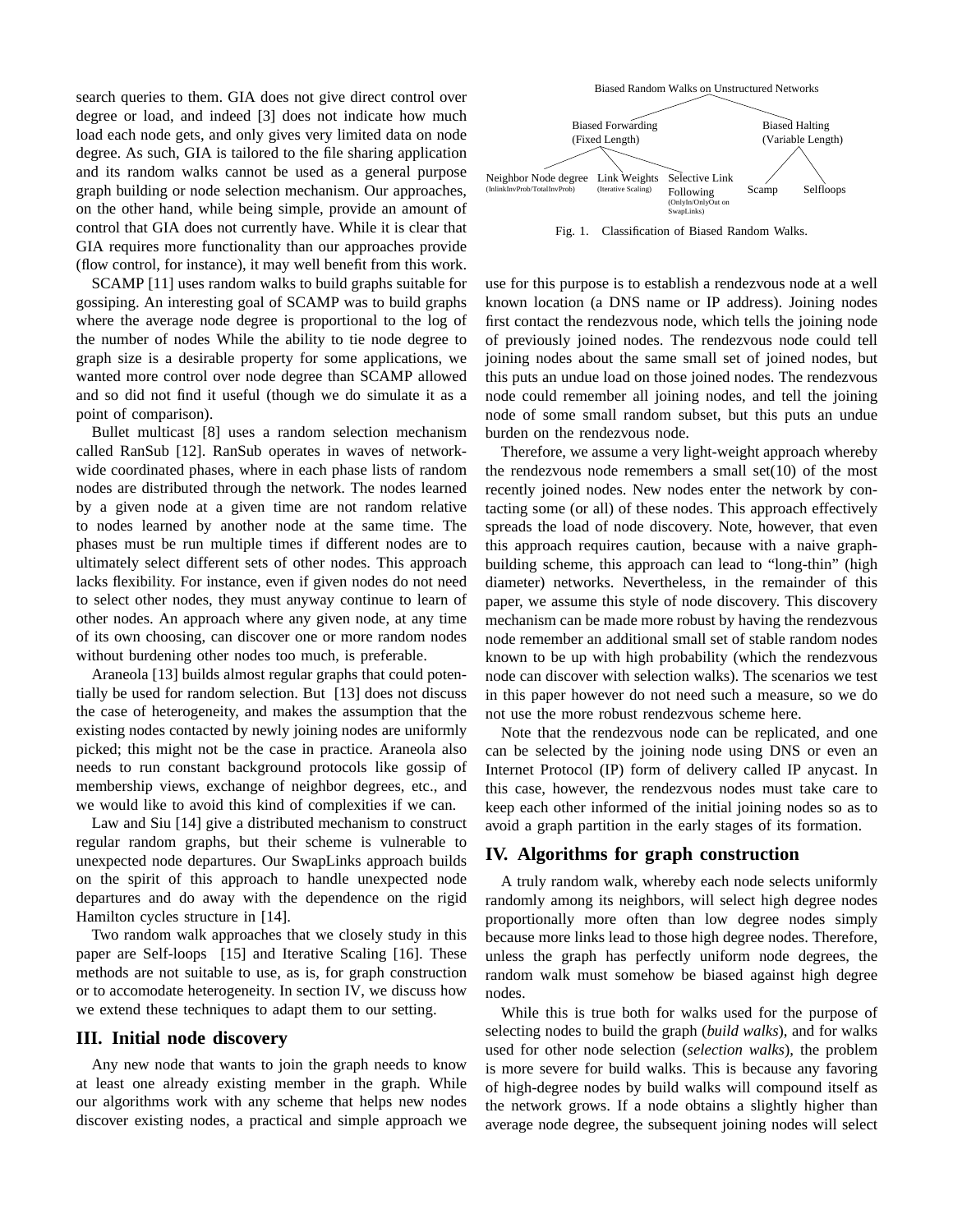it more often and choose it as their neighbor, thus giving it an even higher node degree, thus making it a target for yet more neighbors. Indeed, it is not enough for build walks to simply negate the effect of node degree, so that selection is uniform. The reason for this is that early joining nodes participate in more "selection trials"– they get more chances to be selected as neighbors by joining nodes than do later nodes. Therefore, there must be additional bias or mechanisms to ensure high degree nodes do not keep collecting more links.

Actually, our situation is even more difficult than this. In addition to the above, our requirement of heterogeneous node capacities requires random graphs where higher capacity nodes have proportionally higher node degrees than lower capacity nodes. Further we require that walks visit and select nodes in proportion to their capacities. Our basic approach to heterogeneity is that high-capacity nodes establish more outlinks than low-capacity nodes. For instance, if the lowest capacity node establishes 5 outlinks, a node with twice that capacity will establish 10 outlinks. Our build must therefore operate in such a way that nodes obtain roughly as many inlinks as they have outlinks (within random variations). We refer to this as the *expected node degree* or *expected indegree*.

There are two fundamental approaches to counteract the effects of early joiners obtaining more inlinks, and the self-reinforcing trend of high-indegree nodes becoming even higher-indegree nodes<sup>3</sup>. One approach is to simply endow build walks with an even stronger bias against high-indegree nodes, so that nodes never get high indegrees. There are several ways to do this, which are shown in the taxonomy of Figure 1. The other approach is to actively manage each node's indegrees, so that nodes explicitly shed inlinks when they get too many. The basic mechanism, which we call *Swaplinks*, is for nodes with high indegrees to move an inlink to nodes with low indegrees. We next describe the taxonomy of the biased walk approaches, and then go on to describe each of the biased walk approaches we study in this paper. We then discuss the Swaplinks approach in Section IV-E.

#### **Taxonomy of Biased walks:**

In our biased walk approaches, the basic graph building mechanism is for a joining node  $i$  to establish and maintain a constant number of outlinks  $K_i$  with nodes discovered by taking  $K_i$  random build walks. If an outlink is lost, for instance because the neighbor crashes or leaves the network, the node reestablishes the outlink by taking another biased random walk and adding an outlink to the discovered neighbor.

Note that in all our biased walk approaches, a node never has the option of refusing a request to create an inlink. One could easily imagine a scheme where we could do this, for instance by not terminating a build walk at a node if its indegree-to-outdegree ratio is above some constant. We chose not to consider such approaches in part because the bias tends to prevent the need for this, and in part because we wanted to keep our approaches so that we could better understand their fundamental characteristics.

Note also that any given random walk may fail, for instance because of packet loss or sudden node failure. In this paper, we assume that any node initiating a walk will repeat it if it does not succeed within some short time.

Looking at the taxonomy in Figure 1, we see that there are two fundamental ways to bias a walk, which we call biasedhalting and biased-forwarding. In biased-halting, the next hop at a node is picked uniformly at random from among all of the links at the node – there is no weighting in this regard. Instead, the walk is ended at each node with a random probability that is weighted inversely to the degree of the node. The result is that the length of each walk is variable, though the average length can be fixed. We discuss the *Selfloops* style of biasedhalting walk in section IV-A. SCAMP, discussed in section II, also uses biased halting walks to find neighbors for newly entering nodes.

In biased-forwarding, the random selection of the next hop in the walk is weighted against high degree nodes. In these walks, the number of hops is set at a fixed constant  $H$ , which must be long enough to allow the walk to *mix* into the network  $-$  a constant times the diameter of the network<sup>4</sup>. The biasedforwarding walks we study are *InlinkInvProb*, *TotalInvProb*, and *Iterative Scaling*, discussed in sections IV-B – IV-C.

There are trade-offs between the biased-halting and biasedforwarding approaches. On the one hand, biased-forwarding requires nodes to exchange state about their neighbors–their node degree or a more general weighting. Biased-halting requires no special knowledge of neighbors. On the other hand, biased-halting walks tend to unfairly load high-degree nodes, because walks tend to be forwarded to high-degree nodes, only to continue on with high probability.

# **A. Selfloops**

Biased-halting approaches are ideal in settings where the graph is not under one's control, and the cost of calculating weightings is high. Indeed, the biased-halting approach we use is based on work by Bar-Yossef et al [15], who used it to select web pages with uniform probability. Their approach, which we call *SelfLoops*, is elegant and intuitively appealing. The basic idea is to emulate a graph with perfectly uniform node degrees by adding virtual links to oneself (i.e. self loops!) For example, say that the target uniform node degree (the virtual degree)is 100. A node with 90 real links would add 10 virtual links to itself. A node with 25 real links would add 75 virtual links to itself. Subsequently during a walk, each "link" is selected with equal probability, and the virtual walks are of "fixed length", though the real walks are not. In practice, for uniform selection, the virtual degree is set to a large constant at each node, and the value used for the virtual hop length can be set such that the average real hop length is as needed.

The Bar-Yossef approach, as defined, does not support heterogeneity or provide the needed bias for build walks.

<sup>&</sup>lt;sup>3</sup>In general, when we say "high indegree", we mean "higher-than-expected indegree".

<sup>&</sup>lt;sup>4</sup>Given that the diameter grows slowly with the size of the graph, and given the range of network sizes and node degrees this paper examines, we can simply pick a conservative value like  $H = 10$ .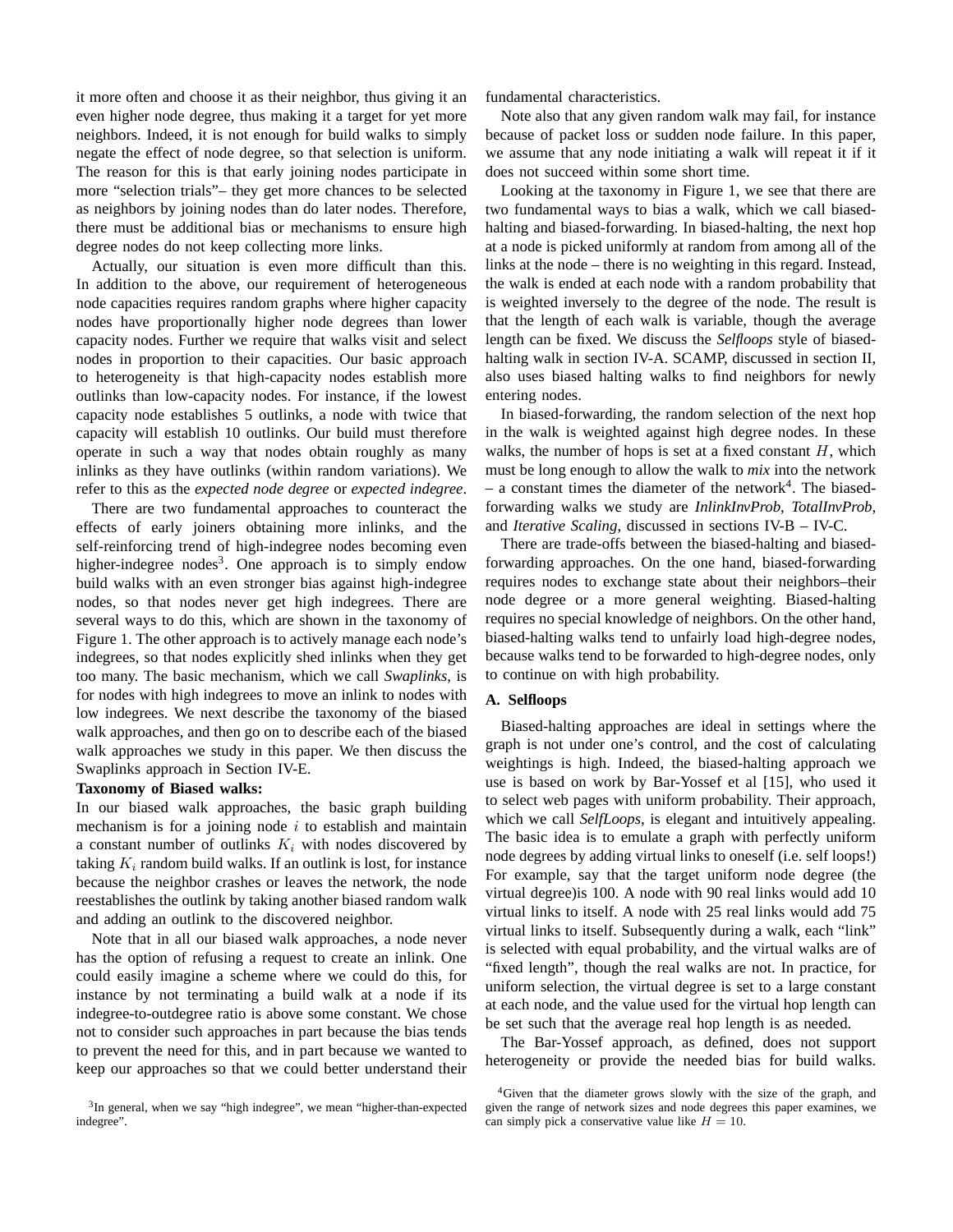We modified the Bar-Yossef approach as follows to make it useful in our setting. For selection walks, the virtual degree of each node is made directly proportional to its outdegree. For build walks, the virtual degree is directly proportional to the square of the outdegree and inversely proportional to the indegree  $\left(\frac{od^2}{id}\right)$  (see Table I). This modification of the virtual degree for build walks leads to the desired situation where the expected indegree of each node is equal to its outdegree. To see why, assume a well refreshed graph that has reached stable degree distribution <sup>5</sup>. Now examine the change in indegree of node  $i$  when another node  $r$  performs a refresh. Since the steady state has been reached, the net change in the expected indegree of  $i$  due to the refresh is zero. Now the probability that i was an out-neighbor of  $r$  before the refresh is given by  $c \cdot indeg(i) \cdot outdeg(r)$  where c is a constant <sup>6</sup>. So the probability that i loses an inlink because of the refresh is given by  $c \cdot indeg(i)$ . The probability that i gains an inlink because of the refresh is given by  $c' \frac{outdeg(i)^2}{indeg(i)}$  $\frac{utdeg(i)^2}{indeg(i)}$ , where c' is a constant. Thus we get  $indeg(i) = c'' \cdot outdeg(i)$ , where the constant of proportionality is of course 1. We show later through simulations that the linear dependence on outdegree is achieved even without refreshes.

With this modification though, it gets much harder to estimate the virtual hop length to use to achieve a desired average real hop-length during graph construction. A conservative option is to use a large enough value, but this results in a larger average hop-length. In our experiments, we use trial and error to estimate the virtual hop-length. This lack of tight control on the average hop-length is one of the drawbacks of the Selfloops approach.

Note that one of the problems with biased-halting walks is that any given walk can be quite short. For instance, if the walk length is set to terminate after an average of 10 hops, then there is a very small chance that a walk will end at one hop, a bigger chance the walk will end within two hops, and so on. Such short walks clearly do not mix well, so we experimented with a hybrid approach where if the expected walk length was h hops, the walk could not terminate within  $h/2$  hops. For the first  $h/2$  hops, we use one of the biased-forwarding walks described below (specifically the TotalInvProb walk), and for the later half we use SelfLoops. We call this hybrid TotalInvProb-SelfLoops (Hyb-TIP-SL).

#### **B. The Inverse-Probability walks**

In this style of biased-forwarding walks, the bias in forwarding a walk is directly proportional to the outdegree of the node and inversely proportional to either its indegree (*InlinkInvProb*, or IP) or the total degree (*TotalInvProb*, or TIP). The former produces a stronger bias, and is used for build walks. The latter is used for selection walks.

Note that one could invent any number of inverse weightings

| Link Weighting                                           |                                                                                                 |
|----------------------------------------------------------|-------------------------------------------------------------------------------------------------|
| $w_N^A = \frac{1}{indea(A)}$ if $N \in$ In-nbrs(A)       |                                                                                                 |
| $w_N^A = \frac{1}{outde\{a(A)\}}$ if $N \in$ Out-nbrs(A) |                                                                                                 |
| $w_N^A \propto \frac{outdeg(N)}{indeg(N)}$               | $\Sigma_{N \in Nbrs(A)} w^A_N = 1$                                                              |
| $w_N^A \propto \frac{outdeg(N)}{totaldeg(N)}$            | $\Sigma_{N\in Nbrs(A)} w^A_N = 1$                                                               |
| $w_N^A \propto \frac{1}{w_1^2 r^4 - \frac{de^2}{4}}$     | $virt - deg(A) \propto outdeg(A)$                                                               |
| $w_N^A \propto \frac{1}{virt-deq(A)}$                    | $virt = deg(A) \propto \frac{outdeg(A)^2}{inded(A)}$                                            |
| $\Sigma_N w^A_{N} = 1$                                   | $\Sigma_N(\text{outdeg}(N) \quad w_A^N)$<br>$=$<br>outdeg(A)                                    |
| $\Sigma_N w^A_{N} = 1$                                   | $\Sigma_N\left(w_A^N + \frac{outdeg(N)^2}{indeg(N)}\right)$<br>$=$<br>$outdeg(A)^2$<br>indeg(A) |
|                                                          |                                                                                                 |

TABLE I

SUMMARY OF THE DIFFERENT WALK STRATEGIES FOR A WALK AT NODE  $A$ ; node  $N$  is a neighbor of  $A,$  and  $w^A_N$  is the PROBABILITY THAT A WALK AT  $A$  IS FORWARDED TO  $N.$  $virt - deg$  DENOTES THE VIRTUAL DEGREE.

derived from neighbor node degree (square of the degree, square root of the degree, etc.). Though we did explore these variations, we found the above approaches (IP and TIP) to be adequate for our purposes, and therefore do not report any of the other variations in this paper.

### **C. Iterative Scaling**

In the other style of biased-forwarding walk, an iterative distributed computation is executed across all nodes that allows each node to assign weights to all links. The computation, called *Iterative Scaling* (IS), is based on a technique used to derive the elements of a matrix when the row and column sums are known [16]. SCAMP applied this iterative scaling technique to random walks as a means of randomly selecting an "introducer" node that helps a newly entering node join the network [17]. To employ the Iterative Scaling scheme in a graph setting such as ours, each node (say A) assigns outgoing and incoming weights to each of its links, where the outgoing weight of a link corresponds to the probability that the link is picked during a random walk from A, and the incoming weight corresponds to A's perception of the probability that A is picked during a random walk from the other end of the link.

Nodes periodically normalize their weights by scaling their incoming (outgoing) weights so that the incoming (outgoing) weights add to 1, and exchange weights through updates: when node A receives a weight update from neighbor B for the link A-B (denoted *l*), A would set  $wt_{in}^{A}(l) = wt_{out}^{B}(l)$  and viceversa.  $(wt_{in}^A(l)$  denotes the incoming weight assigned by A to link *l*). The weight scalings and updates are intended to bring the system to a state where at every node both the incoming and outgoing weights add to 1, so a sufficiently long random walk is equally likely to end at any node.

To accommodate heterogeneity and the different biases for

<sup>&</sup>lt;sup>5</sup>A refresh is where a node discards one of its outlinks and chooses another; a refreshed graph is one where all nodes have performed a large number of these refreshes. Refreshes are discussed in more detail in Section IV-D.

<sup>&</sup>lt;sup>6</sup>This follows from the assumption that each node's degree is negligibly small when compared to the total number of links in the network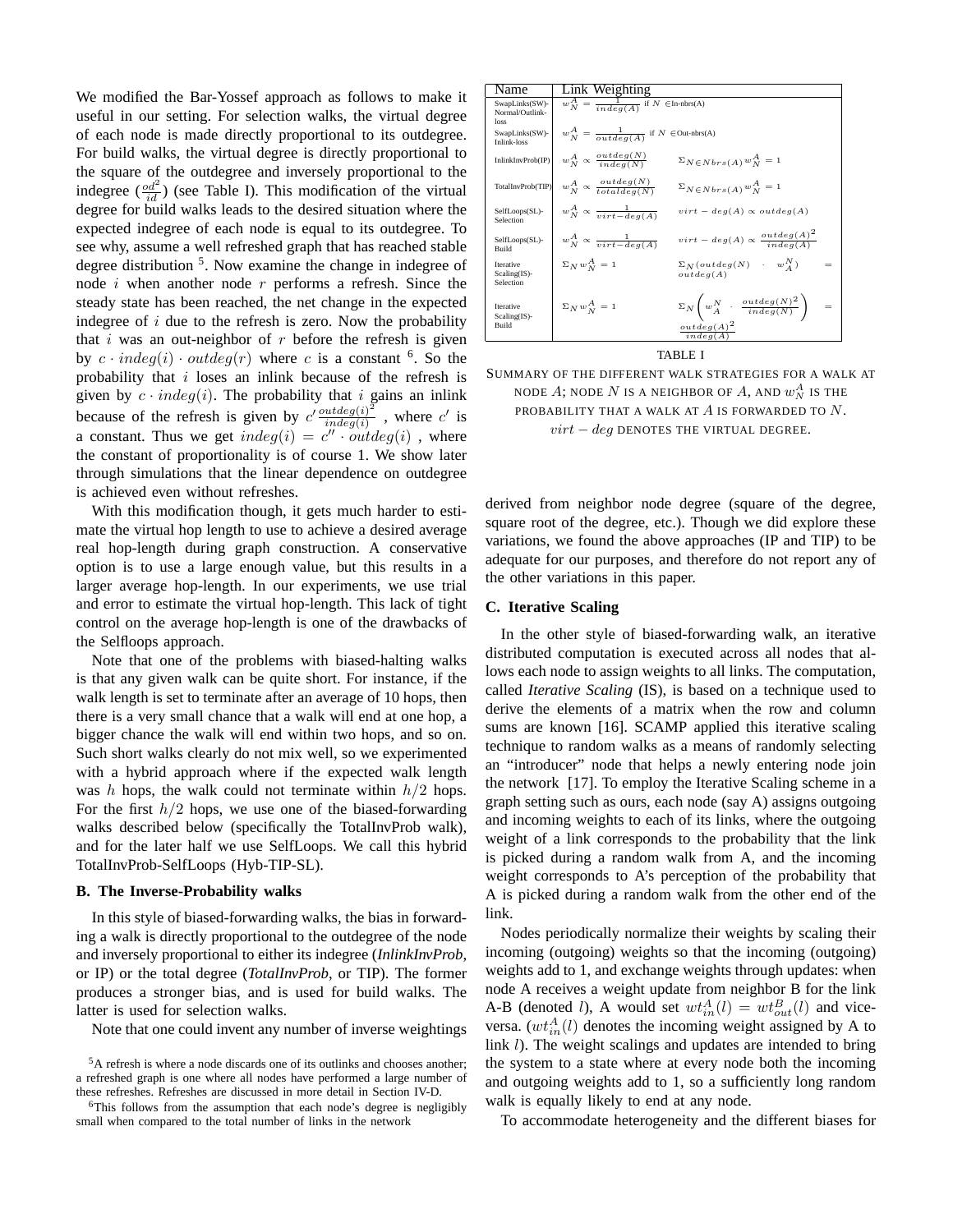build and select walks, we modified the Iterative Scaling approach similarly to how we modified the Bar-Yossef approach. When used for selection, the ideal probability that a node is selected is proportional to its outdegree. When used for building, the ideal value is directly proportional to the square of the outdegree and inversely proportional to its indegree. So, when weight updates are performed at a node A, the incoming weight for each link A-B is scaled by the estimated probability of a walk reaching B (which is  $k \cdot outdeg(B)$  for selections and  $k \cdot \frac{outdeg(B)^2}{indeg(B)}$  $\frac{utdeg(B)}{indeg(B)}$  for graph build) before the normalization is performed.

### **D. Some Issues with Biased Walk Approaches**

**Exchanging neighbor information:** Given that the biasedforwarding schemes require nodes to have knowledge about their neighbors–explicit with inverse probability (IP), implicit with iterative scaling (IS)–we must address the question of how this knowledge is obtained. At one extreme, with IS we could run the distributed computation to steady state every time there is a link change somewhere. This is obviously not practical, as links may come and go at a rapid rate, and not really necessary either because in any event the effect of a link change diminishes rapidly with distance from the link. With IP or IS we could have each node send a message to all of its neighbors every time it experiences a link change. This is still somewhat heavyweight, but certainly reasonable. A third approach is to simply piggyback the neighbor information on the random walk messages. This will result in less accuracy, but is simpler and more efficient.

Note that it may or may not be possible to piggyback neighbor information on the periodic keep-alive messages used by nodes to determine if neighbors are still up. The reason is that, for high-degree nodes (or for nodes that belong to a large number of low-degree graphs), it is easy to imagine an optimization whereby only a few of a node's many neighbors probe for liveness. These few neighbors would then tell the remaining neighbors if the node went down. In this case, the node obviously cannot convey periodic information to most of its neighbors.

**Graph refreshes:** As described above, build walks have a stronger bias in order to counteract the effect of early joining nodes having more opportunities to obtain neighbors. One of the effects of this bias is that joining nodes have a higher probability of attaching to more recently joined nodes than old nodes, thus removing some of the randomness from the graph. And, in spite of the bias, older nodes inevitably accumulate more links(as described earlier); this too detracts from the randomness of the graph. One way to counteract this is for nodes to periodically remove an outlink and replace it with another randomly selected node. We call this process *refreshing*. As our results show, refreshing can have a strong improvement on the quality of the graph.

Refreshing has a number of negative aspects though. One is its overhead. Another is that graph changes may negatively affect the application using the graph (though to be fair in none of our example applications is this a problem). A third is simply that it introduces a new engineering requirement into the system. With refreshing, one now has to ask how often to refresh, when it is no longer necessary to refresh, and so on. All things being equal, it is better not to have to ask and answer these questions.

Note that churn, where nodes leave the network, has the same effect as refreshing.

#### **E. SwapLinks**

SwapLinks is inspired by, but quite different from, the approach used to build random graphs by Law and Siu [14]. The basic idea in [14] is that when a joining node A adds an outlink to a node B discovered during a build walk, one of the inlinks of node B is transfered to node A. This has the effect of maintaining a constant number of inlinks at node B, and of giving the joining node A the same number of inlinks as outlinks, which is our goal. Indeed, if a graph only grows (nodes never leave), then every node will have identical indegrees and outdegrees.

The wrinkle to this approach is when nodes leave. If we want to maintain the invariant of all nodes having exactly the expected indegree, as Law and Siu do, then the procedure becomes quite complex. Law and Siu outline an approach, but it is not robust to abrupt node departures. Their basic approach is that each departing node would help all of its neighbors form new links so that the invariant is maintained after the departure as well. To make this robust against abrupt departures, we might need to have each node know some or all of its neighbors' neighbors, but then this will fail in the presence of simultaneous multiple departures. Dealing with all of this would require additional mechanisms not specified by [14], and makes this approach unattractive.

However, if we relax the constraint of having to maintain the perfect indegree invariant at all points of time, then the problem of handling churn becomes much more tractable. Before we discuss how our Swaplinks technique handles churn, we need to provide definitions of two kinds of walks used solely with Swaplinks:

**OnlyInLinks:** This is one type of random walk that is essentially a biased-forwarding walk, but in fact requires no knowledge about the neighbors. In this fixed-length walk, each node chooses uniformly randomly among its inlinks only. The idea here is: when the indegrees of nodes are close to the outdegrees, walking only inlinks results in selection roughly proportional to each node's outdegree. OnlyInLinks itself though cannot be used to build graphs, because the rendezvous server would return a list of the most recently joined nodes, and since all links point from new nodes to older nodes without refreshes, walking only the inlinks would never take the walk outside this set of recent nodes. The end result would be a "long and skinny" network, one with a large diameter, and therefore not desirable.

**OnlyOutLinks:** This is the analogous walk where each node chooses uniformly randomly among its outlinks.

The Swaplinks approach works as follows. When a node joins, it follows the procedure described above–for every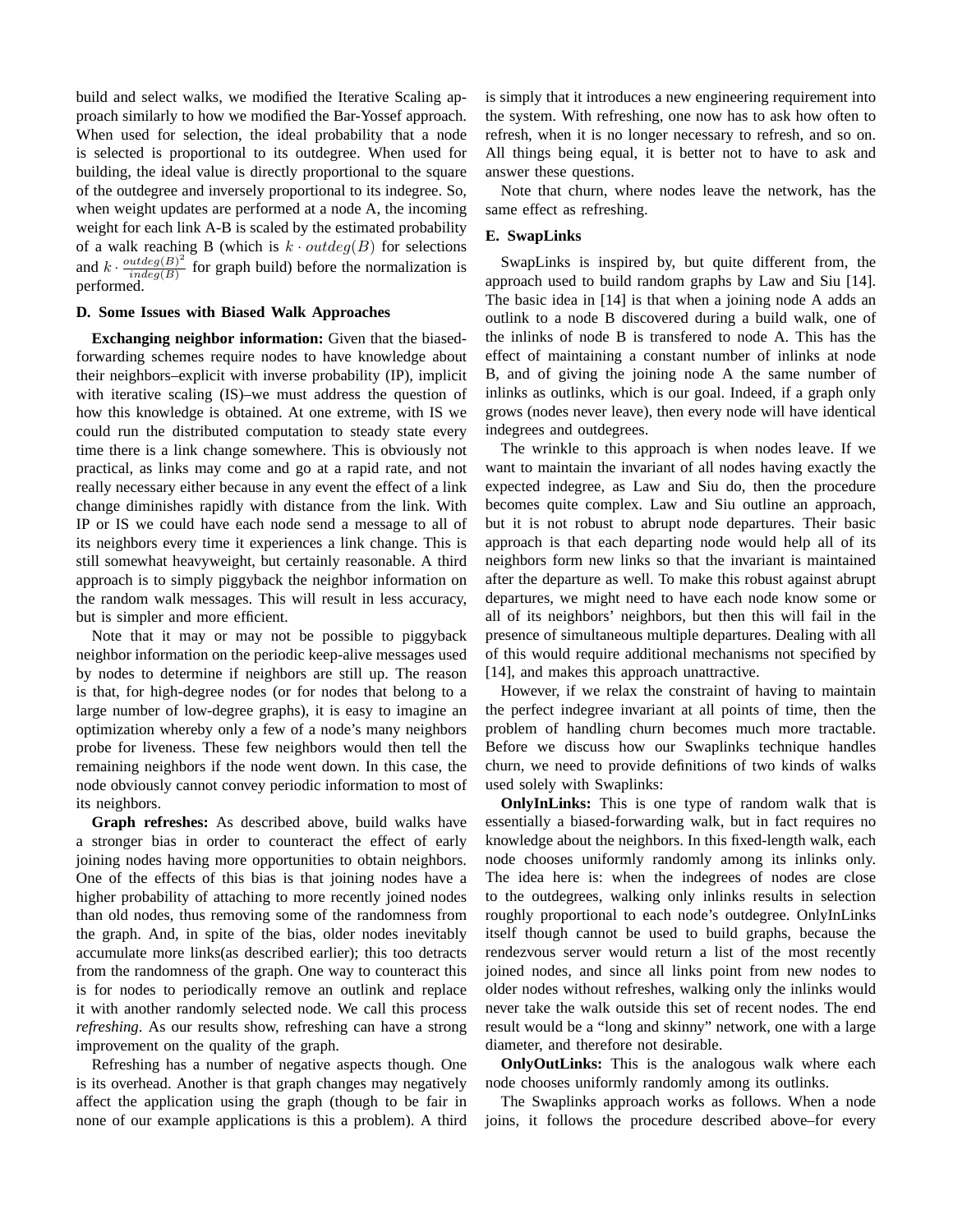node with which it forms an outlink, it steals one randomly selected inlink. The build walk used for selecting the node is OnlyInLinks. This works in this case because the swapping of links mixes the graph sufficiently to completely avoid any trend towards newly joined nodes.

If a node A loses an outlink (due to node deletion), then it replaces the outlink with a new neighbor O discovered with an OnlyInLinks build walk. Unlike the case of a new node join though, now  $O$  does not donate any of its inlinks to  $A$ , as  $A$  is not looking for inlinks here. Analogously, when a node  $B$  loses an inlink due to a node departure,  $B$  checks if its indegree is less than its outdegree. If so, it needs to establish a new inlink. It does this by launching an OnlyOutLinks walk to discover a node I that has high indegree (with high probability). A randomly selected in-neighbor of  $I$  now discards its outlink with  $I$ , and forms a new outlink with  $B$ , thus pushing both  $B$ 's and  $I$ 's indegree toward its ideal value<sup>7</sup>.

Now consider a sequence of node deletions. Assuming that the indegrees of the deleted nodes are close to the respective outdegrees, we will have rougly the same number of broken outlinks and broken inlinks as a result of the deletions. Now when a node A repairs its broken outlink, it forms a new outlink to a new neighbor O, thus increasing O's indegree, in turn increasing the likelihood that O is chosen for the purpose of repairing a broken inlink by some other node, which results in O's indegree dropping back to its earlier value! Thus the churn-handling mechanism described above ensures that the degree distribution never gets too far from the desired distribution, even after a long sequence of node departures. (Section VI has the related results)

Although the biased walk approaches have a certain elegance to them, SwapLinks has a certain engineering appeal. In particular, there are no engineering decisions required about how to exchange information between nodes (as in biasedforwarding), and how often to refresh (as in both biasedforwarding and biased-halting), and no uncertainty about how long walks may take (as in biased-halting). Perhaps the only negative of SwapLinks is that there is extra overhead when a node leaves, because sometimes two walks must be taken (to replace both outlinks and inlinks) instead of just one.

## **V. Selection Walks**

The previous section focused on graph building. The four walks described, however, can be used for selection over any of the graphs – how a graph is walked is independent of how it is built (assuming that the necessary neighbor information is exchanged during building). To summarize, they are Total Inverse Prob (TIP), Iterative Scaling (IS), SelfLoops (SL), and the hybrid TIP-SL(Hyb-TIP-SL).

There is an important limitation to the SL and hybrid TIP-SL approaches that result from the fact that SL is a biasedhalting scheme and therefore has variable length walks. Specifically, the file sharing applications described in Section I-A require long walks where work is done (a local file search) at each node visited. SL walks, however, do not exhibit uniform selection during the walk, as each step is unbiased. Rather, they only exhibit uniform selection upon ending.

While the file sharing application is an important one, more generally the notion of a node starting a walk from the node where the last walk ended, instead of from itself, is useful. We refer to these types of walks as *cursor* walks, due to the fact that the last node visited can be seen as a cursor pointing to where to start next. The cursor walk works as follows: the node initiating the walk remembers the previously selected node *P*, and when the next selection is to be performed, takes a short (1 to a few hops) walk from *P*, instead of starting each walk from itself. The first random selection here is performed in the usual non-cursor manner, and the subsequent selections are performed using the cursor.

In addition to being suitable for applications like the filesharing application, the cursor approach reduces the imposed load and latency by an order of magnitude, at the cost of maintaining information about the cursor. Further, by spreading the selection load uniformly across the network, it improves the load balance in scenarios where a small set of nodes initiate the majority of the random walks, whereas in the non-cursor approach the initial load during any random walk is necessarily borne by nodes close to the initiating node.

It should be noted, however, that individual cursor selections are not very random relative to the immediately preceding cursor selections (see Section VI-F). Over a long walk, however, the selection does tend towards uniform distribution.

# **VI. Experimental Results**

We start by describing the simulations used to evaluate the various approaches. We use static (non-time based) simulations. When simulating node additions or deletions, each node is fully added or deleted before the next node is added or deleted. Likewise, there is no notion of packet loss. While the simulations are not therefore fully realistic, we believe that they reflect the basic characteristics of the various approaches, and allow them to be legitimately compared. We believe this in part because of the random nature of our techniques—neither the order of events or the timing of events are very important. We examine two graph building scenarios:

(i) *Shrink:* A graph is built with a given number of nodes Nwithout any churn until all nodes have joined- and then nodes start leaving one at a time until the graph shrinks to 25% its original size

(ii)*Churn:* An N-node graph is built - without any churn until all nodes have joined - and then there are  $2N$  churn-events, where a churn-event consists of either a single node kill or a single node join, with the same probability. The expected network size after this sequence of events is N. In all our measurements, unless otherwise mentioned, we set  $N$  to 5000.

When the network only grows, i.e., when nodes only enter without leaving, SwapLinks' degree distribution (by design) is perfect, and therefore is not a fair comparison; we do not present these results here. On the other hand, the other schemes

 $7$ Note that a walk is initiated here only if some node departure led to a link loss; in the above instance,  $I$  will not launch any walks as a result of its losing its inlink to B.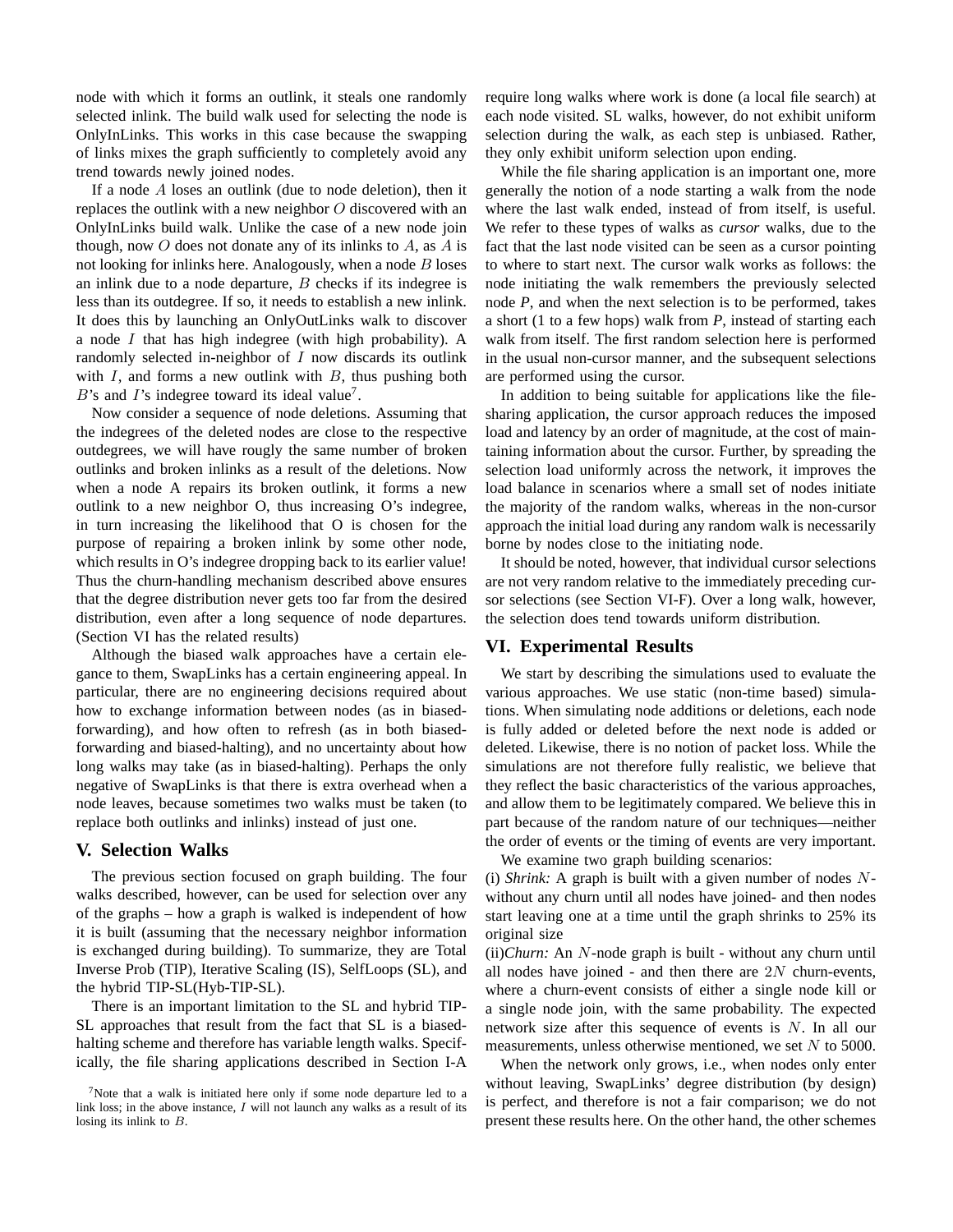perform worse during the grow-only phase than they do under churn, because of the refreshing nature of churn(see below).

To measure the quality of random selection, we run  $10.M$ selection walks using the algorithm to be evaluated, where the underlying graph has  $M$  nodes at the time of selection (i.e., after the churn or shrink has completed), and look at the distribution of the selected nodes, and the selection load balance.

To model heterogeneity in our measurements, we use the following setting: Each of the  $N$  nodes in the graph is a *default-degree* node with probability 0.5, and a *heterogeneous* node with probability 0.5. Each default-degree node has an outdegree of 5. Each heterogeneous node chooses its outdegree uniformly randomly from the range [2,50]. As before, churn or shrink is performed on the graph after all nodes have joined and formed all their outlinks.<sup>8</sup>

The default setting we use in our experiments is:  $N=5000$ nodes, build walk length of 10 hops, and, except in case of heterogeneity, a constant outdegree of 5 at every node. Ten hops was chosen because they produced better results than shorter walks, but longer walks did not perform significantly better than 10-hop walks. (In Section VI-E, we show that 10 hop build walks are sufficient for a wide range of network sizes.)

For simplicity, we ensure that all build walks only find nodes that are not already neighbors of the initiating node, by storing the initiator's neighbor-list in the walks. This could be easily simulated in a real implementation by having the initiator retry if a build walk ended at a node that is already a neighbor.

Given that we have four graph-building techniques, four selection walks, heterogeneity, cursor walks, graphs of different sizes, and numerous parameters to measure, we need a way to prune down the data set. We do this by first evaluating the four graph construction techniques in terms of the "goodness" of the graphs they generate. We look at graph construction when all nodes have the same outdegrees, i.e., the *homogeneous* case in section VI-A. We evaluate the performance of all the graph construction algorithms in conditions of heterogeneity in section VI-B. Looking at these results, we pick the most promising graph building algorithm, which is SwapLinks, and do most of our subsequent experiments on that graph. We examine the quality of random selection: first we execute the four selection schemes over a homogeneous SwapLinks graph in section VI-C, and then test all the selection walks over heterogeneous graphs (in this case over all the build methods) in section VI-D. We next look at the scaling behavior of the SwapLinks algorithm in section VI-E. Finally, we evaluate the cursor mechanism in section VI-F.

# **A. Graph Building**

In this section we compare the different graph building algorithms in terms of the following parameters: degree distribution, network diameter and average distance between nodes, and distribution of the load placed on the network by the build walks. The graphs we study here are all homogeneous. We evaluated both graphs with and graphs without refreshes (except for SwapLinks, which does not benefit from refreshes). The refreshes are performed after the churn or shrink as described above has completed. For IS and IP graphs, we evaluated both the case where all immediate neighbors are informed immediately of any link change (*1-hop updates*) and the case where neighbor information is only piggy-backed on build walk messages (*Piggybacking*). We include in the comparison graphs built using SCAMP, and TrueRandom graphs, where each node forms 5 outlinks with distinct uniformly chosen nodes in the network.

Ideally, at any given time, the load caused by the entry of new nodes or departure of nodes should be spread uniformly over the existing nodes in the network. We verify this property in the following manner: 10 new nodes are added to the system and the load placed on each previously existing node(barring the last 10 joiners<sup>9</sup>), in form of the number of messages received by it, is logged. This is repeated a total of 100 times with the load summed over the 100 times, and finally the average load per node *Avgbload-add* and standard deviation of the load values *Dev(BLoad-Add)* of all nodes is computed. We chose the comparatively small number of nodes added (10) here, as we want to focus on the load placed on already existing nodes: with increase in the number of nodes added, there is an increase in the load placed on the new nodes themselves. Since this method of testing imposes the same load on the network irrespective of the size of the graph, the per-node load values are going to be higher for smaller graphs. To evaluate the load caused by node departures, we select  $M/5$ nodes randomly, where the graph contains  $M$  nodes, and delete them (one by one) from the graph, and log the resulting load placed on the remaining nodes. We then compute the average load per node *Avgbload-kill* and standard deviation of the load *Dev(BLoad-Kill)* caused by the deletions.

Table II shows the results for the homogeneous-capacity graph building simulations. A noticeable trend is that all parameters improve with refreshes, the improvement with a churned graph being more noticeable than that with a shrunk graph. This is because the effects of shrink ensures that each node will have refreshed its out-neighbor set multiple times with high probability, so a shrunk graph is effectively equivalent to a refreshed graph.

Another key thing to note from the results is that they are almost all reasonably good as far as the degree distribution is concerned. For instance, the standard deviation in node degree for TrueRandom is 2.23, and the only graph that did significantly worse than that was InlinkInvProb where neighbor information was only piggy-backed. Most did better than TrueRandom.

SwapLinks' policy of neighbor replacement ensures it has

<sup>&</sup>lt;sup>8</sup>By contrast, GIA simulated heterogeneity spanning three orders of magnitude. While indeed node capacities vary by this much in measured Gnutella networks, we do not believe that a node with 1000 times the capacity of a dial-up would be willing to devote all of that capacity to file sharing!

<sup>&</sup>lt;sup>9</sup>The last 10 joiners would be unfairly heavily loaded because of the rendezvous scheme.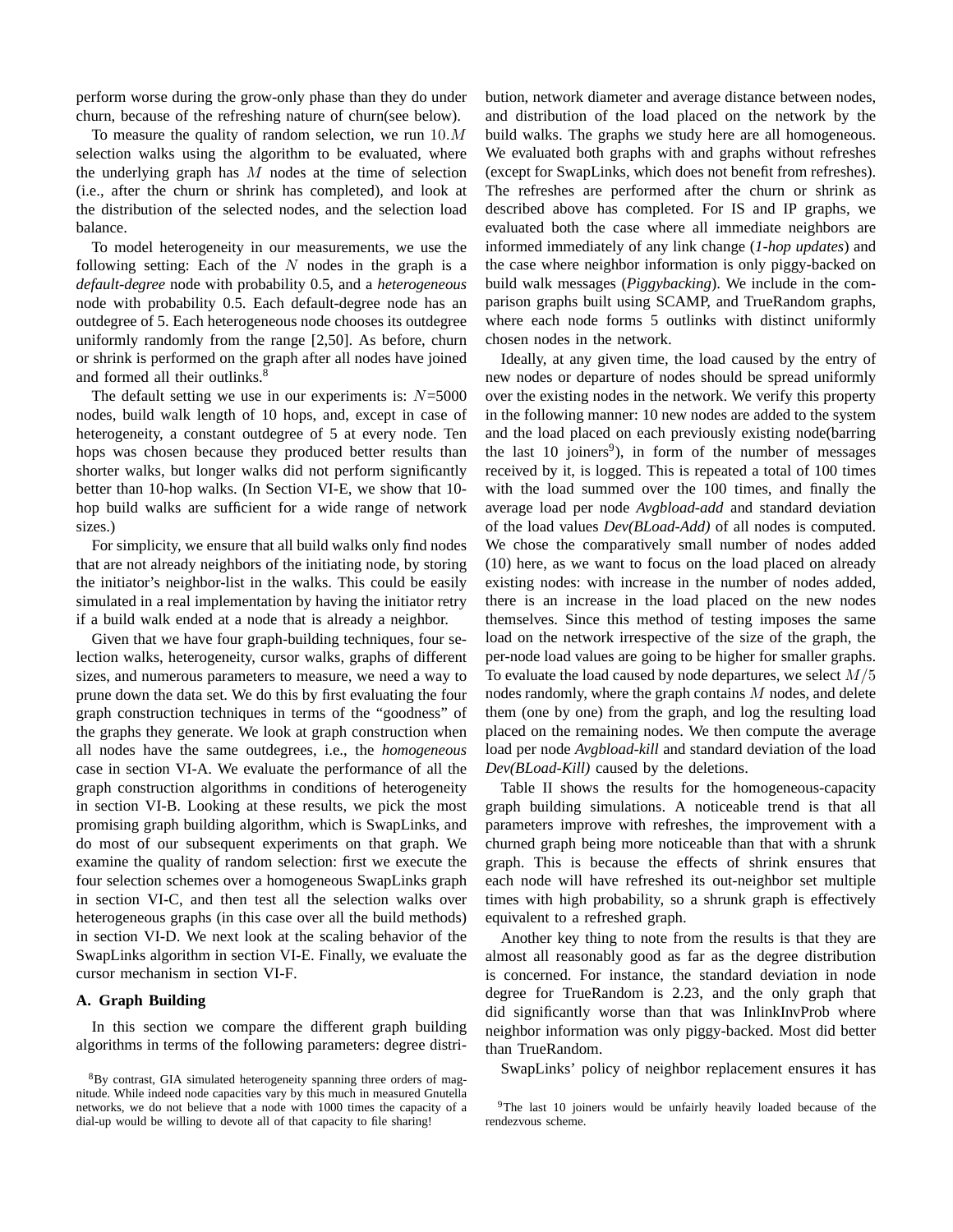|               |              | Dev         | Indeg- | MaxIndeg | Diam | Dist | Dev(BLoad- | Dev(BLoad- | Avgbload-add   | Avgbload-kill            |
|---------------|--------------|-------------|--------|----------|------|------|------------|------------|----------------|--------------------------|
|               |              | $($ Deg $)$ | 95pc   |          |      |      | Add)       | Kill)      |                |                          |
| Grow          | TrueRandom   | 2.23        | 9      | 15.03    | 5.06 | 3.97 | ٠          |            | $\overline{a}$ |                          |
| $N = 5K$      | SCAMP*       | 6.97        | 28.24  | 44.68    | 5.34 | 3.45 | 7.81       | ٠          | 10.6           | $\overline{\phantom{a}}$ |
|               | IP-Norefs    | 2.23        | 9      | 15       | 5.19 | 3.98 | 12.32      | 7.08       | 15.27          | 33.68                    |
|               | $IP-10$ refs | 1.82        | 8      | 13.2     | 5.03 | 3.98 | 6.28       | 6.93       | 17.56          | 33.84                    |
| Churn         | IS-Norefs    | 2.04        | 8.05   | 13.4     | 5.27 | 3.99 | 13.81      | 6.95       | 15.49          | 33.47                    |
| $N=5K$        | $IS-10refs$  | 1.57        | 8      | 11.8     | 5.03 | 4.01 | 6.88       | 6.74       | 17.58          | 33.4                     |
|               | SL-Norefs    | 2.03        | 8      | 13.34    | 5.3  | 4    | 5.54       | 5.36       | 9.51           | 14.87                    |
|               | SL-10refs    | 1.55        | 8      | 11.66    | 5.03 | 3.99 | 4.6        | 4.63       | 9.58           | 12.58                    |
|               | SW-NoRefs    | 1.31        |        | 11.66    | 5.01 | 3.99 | 4.11       | 5.19       | 9.63           | 17.86                    |
|               | IP-Norefs    | 1.83        | 8      | 12.65    | 4.75 | 3.38 | 18.85      | 6.95       | 69.05          | 33.84                    |
|               | $IP-10$ refs | 1.84        | 8.05   | 12.5     | 4.73 | 3.37 | 19.11      | 6.93       | 69.16          | 33.85                    |
| Shrink        | IS-Norefs    | 1.58        | 8      | 11.1     | 4.77 | 3.38 | 21.18      | 6.7        | 70.75          | 33.31                    |
| $N=5K$ to     | $IS-10refs$  | 1.57        | 8      | 10.95    | 4.75 | 3.37 | 20.94      | 6.63       | 70.73          | 33.24                    |
| $N=1.25 K$    | SL-Norefs    | 1.55        | 7.94   | 11.02    | 4.78 | 3.39 | 16.25      | 5.14       | 47.82          | 15.22                    |
|               | SL-10refs    | 1.56        | 7.92   | 10.86    | 4.75 | 3.38 | 15.24      | 4.62       | 39.07          | 12.56                    |
|               | SW-NoRefs    | 1.5         | 7.7    | 11.64    | 4.75 | 3.37 | 14.97      | 5.27       | 39.02          | 17.6                     |
| Piggy-        | IP-Churn     | 5.31        | 12.15  | 75.45    | 5.02 | 3.86 | 16.66      | 11.84      | 6.61           | 10.98                    |
| back          | IS-Churn     | 2.24        | 9      | 15.85    | 5.19 | 3.98 | 8.44       | 5.71       | 7.68           | 11.12                    |
| Only          | IP-Shrink    | 2.74        | 9.5    | 27.7     | 4.83 | 3.38 | 18.4       | 4.62       | 32.53          | 11.18                    |
| <b>NoRefs</b> | IS-Shrink    | 1.85        | 8      | 12.9     | 4.74 | 3.38 | 20.16      | 4.87       | 34.93          | 11.15                    |

TABLE II

BUILD PARAMETERS: COMPARISON OF DEGREE DISTRIBUTION, DIAMETER, AND BUILD-LOADS OF THE DIFFERENT MECHANISMS. ALL GRAPHS EXCEPT SCAMP HAVE EXACTLY 5 OUTLINKS PER NODE, AND USE 10-HOP NEIGHBOR DISCOVERY WALKS. *Diam* AND *Dist* ARE THE AVERAGE ESTIMATED DIAMETER AND THE AVERAGE DISTANCE BETWEEN NODES, ESTIMATED USING A SAMPLE SET OF 20 NODES WHERE THE FARTHEST DISTANCE NODE FROM EACH NODE IN THE SAMPLE SET IS FOUND TO GET THE ESTIMATED DIAMETER, AND THE AVERAGE DISTANCE BETWEEN THE NODES IN THE SAMPLE SET IS USED AS THE ESTIMATED AVERAGE DISTANCE. *Dev(Deg)* IS THE STANDARD DEVIATION OF DEGREES, *Indeg-95pc* IS THE AVG. 95TH PERCENTILE VALUE, AND *MaxIndeg* IS THE AVG. MAXIMUM VALUE OF THE INDEGREE. (\*)SCAMP'S 95TH PERCENTILE AND MAXIMUM DEGREE VALUES CORRESPOND TO THE TOTAL DEGREE, SINCE ITS OUTDEGREE IS NOT A CONSTANT.

the best indegree distribution<sup>10</sup>.SwapLinks also has the best load distribution during node addition, mainly because its neighbor discovery walks use only inlinks and thus do not distinguish between nodes based on their degrees, since all nodes have the same outdegree. SelfLoops unfairly loads highdegree nodes because it does not bias among links during walk forwarding, while InlinkInvProb and Iterative Scaling end up loading low-indegree nodes unfairly heavily as a result of their random walk weightings. InlinkInvProb and Iterative Scaling end up with high message load overheads anyway when they use 1-hop updates. The diameter and distance estimates are more or less the same for all the four building strategies.

The load during node deletion is the only parameter here that is worse for SwapLinks than for some of the other strategies. The reason here is SwapLinks' higher aggregate load during node deletions: neighbor discovery walks are initiated for in-neighbors as well as out-neighbors. Nevertheless, the Dev(BLoad-Kill) parameter with SwapLinks is still quite close to the other strategies. And, considering that neither refreshes nor neighbor information is required, SwapLinks may after all be more efficient as well as simpler.

SCAMP here has the worst degree distribution, partially due to its larger average total degree of 15.7. We did not run churn or shrink on SCAMP since SCAMP does not explicitly discuss handling of unannounced departures.

#### **B. Graph construction under heterogeneity**

In this section we study how well the different schemes adapt to heterogeneity. The setting we will be using here is one where a 5000 node graph is shrunk or churned. Each of the 5000 nodes has, with a probability of 0.5 the default degree of 5, and with a probability of 0.5 a uniformly picked degree from the range [2,50]. We present results of the shrink case without refreshes; all the other cases, namely, shrink with refreshes, churn with and without refreshes give similar results, which are not shown here. Graphs built using InlinkInvProb and Iterative Scaling make use of one hop updates.

We show here the average indegree and the build load during addition as a function of the outdegree. For each outdegree, we get the set of nodes with that outdegree, and compute averages from that set to get the figure for the particular outdegree. We use the same model to measure build load during node addition as we did in section VI-A. The distribution we want to achieve is one where all relevant parameters are directly proportional to the outdegree.

Fig. 2 shows the variation of the indegree and the build load during addition of new nodes. All strategies result in a linear dependence of both the indegree and the load on the outdegree, demonstrating that the modifications made to the walk probabilities indeed work as intended. In separate experiments, we found that the load during node deletion (not shown here) also grows linearly with the outdegree.

In the figure, the IS and IP load curves are much higher than the other two because of the 1-hop update load: each node that gains an inlink during the test needs to let all of its

 $10$ In SwapLinks, the entry of new nodes negates, to a certain extent, the bad effects of prior node deletions, since each new node entry can only improve the degree distribution.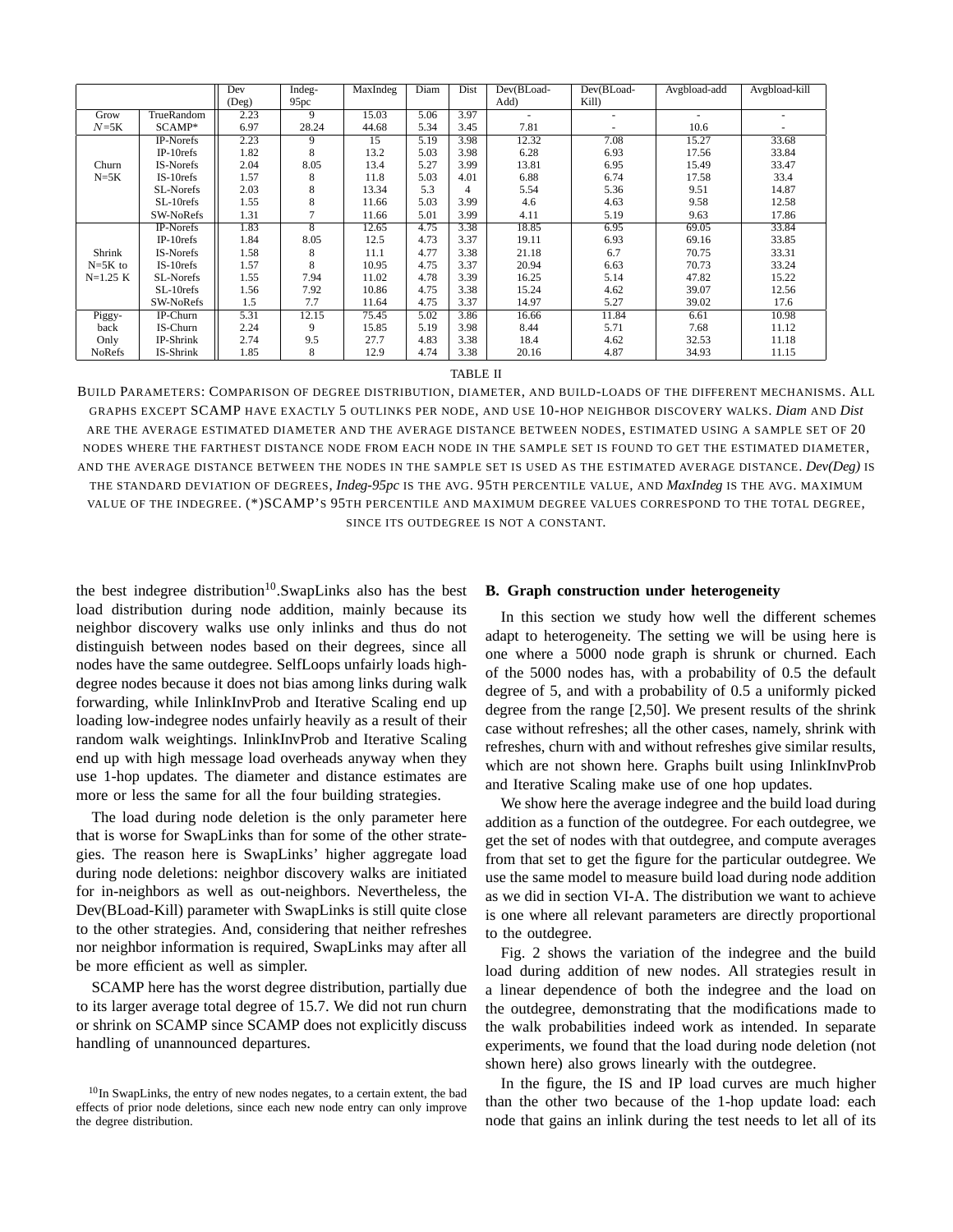

Fig. 2. Heterogeneity : Variation of Build Parameters with Outdegree

neighbors know, and with an expected total degree of 31 here, this results in a significant overhead. Note here that we could reduce the frequency of updates to achieve a smaller message overhead, but this comes at the cost of reduced accuracy of the maintained state. We do not evaluate this trade-off in this paper. If we altogether drop the use of 1-hop updates with IS or IP, we will have to use proactive methods like planned refreshes, or exchange of neighbor information, or both, to generate good graphs; these result in overheads of their own.

Nevertheless, all build strategies do exhibit good control over heterogeneity, but we prefer the SwapLinks strategy over the others. There are two main reasons. The first is that it performs well under all conditions. Second, and just as importantly, it seems the easiest to engineer: Swaplinks has just one parameter to set, namely the outdegree of each node $^{11}$ . With the other strategies, in addition to setting the outdegree, we need to worry about the frequency of exchanging neighbor information (with IP or IS), or about setting the virtual hoplength to achieve a target average hop-length(with SL), and the frequency of refreshing(IP, IS, SL). While none of these tasks is inherently difficult, it is nice to be able to avoid them since we can.

#### **C. Quality of Random Selection on Homogeneous Graphs**

Having picked SwapLinks as the most promising algorithm to build graphs (from sections VI-A and VI-B), we now evaluate the quality of random selection of the four selection schemes running over a SwapLinks graph. We use two parameters to measure the quality of selection: the distribution of the selected nodes, and the distribution of load imposed by the selection walks. The selection strategies TotalInvProb and Iterative Scaling make use of only piggybacked information



Fig. 3. Std.dev(hits) vs. #Hops for the SwapLinks graph. Numbers in parentheses indicate the 95th percentile value of hits at 10 hops (the average is 10 hits).

sent over build walks, so these do not incur any extra overhead in terms of state maintenance. We do not employ piggybacking on the selection walks here because the number of selection walks we use in the experiments is comparatively large, so piggybacking on even the selection walks would lead to an undesirable artificial improvement in the measured quality of selection.

We refer to the node selected by a random walk as the node *hit* by the walk. To evaluate selection quality, we start a set of random walks from a *single* node, and log the number of hits each node receives : we use a single start point to avoid the artificial smoothing introduced by having multiple start nodes. The number of walks executed is equal to 10 times the current number of nodes in the graph. We use the standard deviation of hits as the metric to measure selection quality.

We show the results of the shrink scenario here; results for the SwapLinks churn graph are similar. The results shown here correspond to a 5000 node graph before the shrink is performed. All nodes here have the same outdegree of 5.

Fig. 3 shows the average standard deviation of hits as a function of the length of the walk. Once again, the main thing

<sup>&</sup>lt;sup>11</sup>Strictly speaking, all the strategies need to also set the walk length to some value optimal to the number of nodes. Practically speaking, however, this can be set by default to a conservative large value such as 10 hops–see VI-E.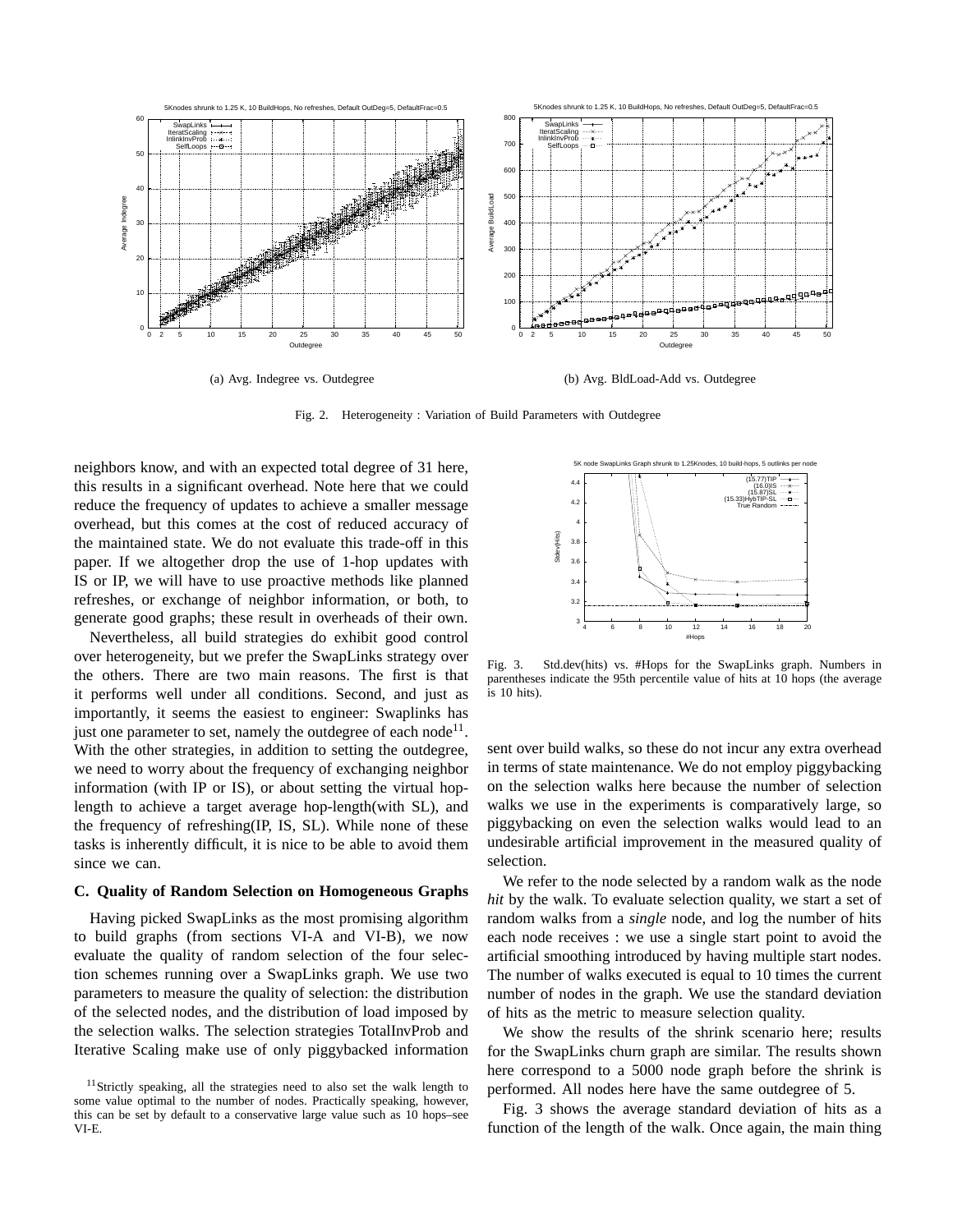

Fig. 4. Selection load distribution over the SwapLinks Graph at 10 hops. Numbers in parentheses indicate the 95th percentile value of the load.

des shrunk to 1.25 K, 10 BuildHops, 0 refs, 12.5K selns, ~10 seln hop 45 SL/SW TIP/SW IS/SW 40 Hyb-TIP-SL/SW SL/SL 35 TIP/SL IS/SL Hyb-TIP-SL/SL 30 SL/IP TIP/IP IS/IP 25 Hyb-TIP-SL/IP Average #Hits Average #Hits SL/IS TIP/IS 20 IS/IS Hyb-TIP-SL/IS <sub>15</sub> 10 5 0 -5 0 2 5 10 15 20 25 30 35 40 45 50 Outd

Fig. 5. Heterogeneity: Average Hits vs. Outdegree

to note is that all of these walks perform satisfactorily well. The number of hits at the 95th percentile is similar for all approaches, and not that far from the average of 10. Hyb-TIP-SL gives the best hit distribution on the SwapLinks graph, and this is very close to the best hit distribution using any mechanism on any other graph. TotalInvProb's selection also is good, though it stabilizes at a distribution slightly different from TrueRandom's distribution. Iterative Scaling's distribution is not as good as the others because only piggybacking on the build walks is insufficient to bring the weights to the required state of convergence. Because SelfLoops is a variable walk-length strategy, its performance when the number of hops is small is poor since quite a few of its walks would be very short and end very close to the start point. As a benchmark for selection quality, we use True Random selection, where each hit node is uniformly randomly picked from the entire population. True Random selection is just an instance of the Balls and Bins problem, resulting in a Possion distribution of selection hits; its standard deviation of hits is given by the square root of the mean number of hits each node receives.

We measure the selection load seen by a node as the number of selection walks that pass through or end at the node (Fig. 4). For selection load, we again execute a given number of walks (again the number of walks is 10 times the number of nodes in the graph), this time with the origins of the walks distributed across the graph such that every node in the graph is selected as the start node an equal number of times. The idea here is that the load distribution should be uniform when all nodes are involved in about the same number of walks - note that if some nodes start more of the walks than the others, there will be an unavoidable skew in the selection load seen by the nodes very close (within 3-4 hops) to the given start nodes. Fig 4 shows the bell curves of the selection load distribution when the walk-length is set at 10.

Note here that we have added one curve that is not based on the SwapLinks graphs: this is IS selection on an IS graph with neighbor information exchange and ten refreshes. We

show this curve as a point of comparison because it is the best of all selection/build combinations. Among the remaining, TotalInvProb gives the best load distribution here, while Hyb-TIP-SL's selection load curve is slightly worse. Both of these curves themselves are reasonably close to the best (IS/IS) curve. Iterative Scaling as a selection mechanism on top of SwapLinks again suffers to some extent due to its imperfect piggybacked state. SelfLoops is the worst in terms of loadbalance, as here the number of walks that pass through a node increases with its degree.

The decision of which algorithm to use to perform selection on the SwapLinks graph depends on the application. If each node performs selections relatively infrequently, then the algorithm to use would be either TotalInvProb or Hyb-TIP-SL, which are very close to each other here in terms of performance. If, on the other hand, selection walks are more frequent, then by using piggybacking on top of the selection walks, Iterative Scaling will be able to converge to the required state faster, so it would be the strategy to use. Generally, on any graph, if Iterative Scaling is given enough time to stabilize, it gives good selection in terms of both the hit distribution and load balance.

### **D. Selection with Heterogeneity**

We now look at the quality of selection when nodes have different outdegrees. We use the same setting we used for evaluating graph building under heterogeneity (section VI-B), i.e, a 5000 node graph subjected to shrink, and the same expected outdegree distribution. We present the results of running 12,500 random selection walks using each of the four selection algorithms on top of all the four different graphs. We measure the distribution of selection hits as a function of the outdegree.

Fig 5 contains the results. The selection hits vary linearly with outdegree for all combinations of selection strategies and build methods. The selection load curve follows a similar pattern: linear, with smaller variance, which we do not show here for lack of space. So with regard to heterogeneity, we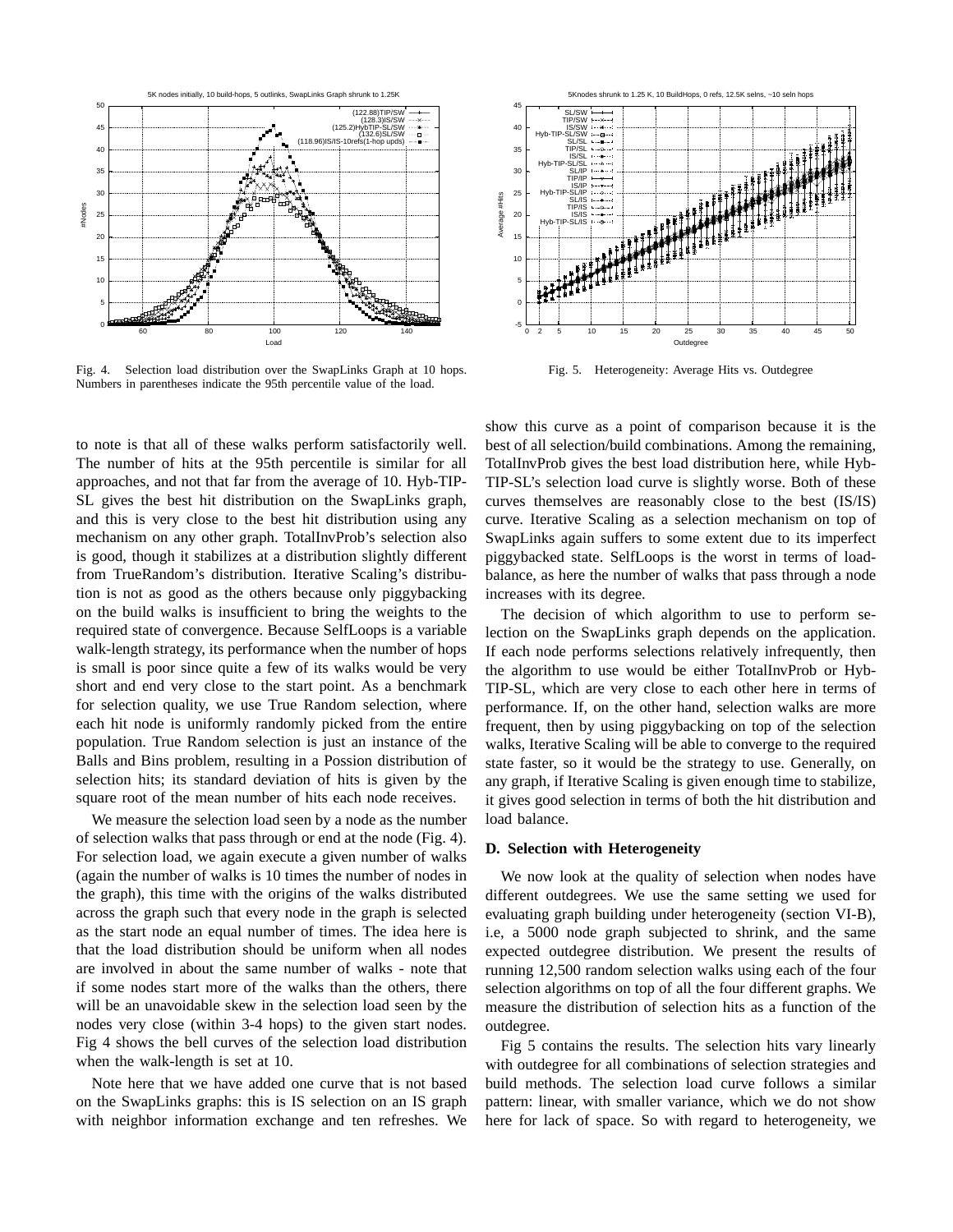

Fig. 6. Variation of the required selection walk-length for a range of network size and average degrees

| Deg       | Dev(Deg) | 95pc(Deg) | MaxDeg | Diam | Dist |  |  |  |
|-----------|----------|-----------|--------|------|------|--|--|--|
| 4         | 1.22     | 6.0       | 11.0   | 7.0  | 5.65 |  |  |  |
| 5         | 1.32     | 7.0       | 14.0   | 6.15 | 4.93 |  |  |  |
| 6         | 1.39     | 8.0       | 15.0   | 6.0  | 4.63 |  |  |  |
| 8         | 1.52     | 11.0      | 16.0   | 5.05 | 4.13 |  |  |  |
| TARLE III |          |           |        |      |      |  |  |  |

GRAPH PARAMETERS FOR 50,000 NODE CHURNED GRAPHS.

are able to engineer all of the selection methods to function satisfactorily well.

#### **E. Scaling to larger sizes**

In this section we evaluate the scaling behavior of SwapLinks over a wide range of network sizes and average degrees: we vary the network size from 100 to 50,000, and the outdegree per node from 3 to 8, and measure the number of hops it takes to obtain a random selection distribution whose standard deviation is within 5% of that of true random distribution. The graphs are churned before the selections are performed. We use TotalInvProb as the selection mechanism here. All build walks are 10 hops in length. Fig. 6 shows the results.

With only 3 outlinks per node, TotalInvProb was not able to consistently reach the required quality of selection when the system size grew beyond 1000, so these results are not shown. When the outdegree is more than 3 though, TotalInvProb reaches the desired quality. The number of hops needed grows with the logarithm of the network size, and, as can be expected, decreases as the average degree increases. The rate of change of the number of required hops as the system size increases is very small. From a practical perspective, this would allow someone deploying a P2P application to select a conservative but reasonable value for number of hops given their largest expected user population.

To verify that our SwapLinks builds good graphs even at large scale, we show in Table III the indegree distribution and the estimated diameter and average distance for 50,000 node churned graphs for different values of outdegree per node. These results show that the graph building mechanism and the selection walk procedures both scale well.



Fig. 7. Std Dev(Hits) vs. #Hops in each Cursor Walk

#### **F. The Cursor Approach**

In this section, we evaluate the cursor walk described in Section V. Fig 7 shows the variation of the quality of hit distribution with increase in the expected walk-length $12$ . The total number of cursor walks initiated here is equal to ten times the network size. The result shows that the approach is indeed viable, with about 3 hops on each small walk needed to approach the uniform distribution. When the walks are shorter than this length, the probability of revisiting already visited nodes increases, affecting the selection distribution. A trend that can be noticed is that even numbered hops are local maxima in the plot. We believe this is because with an even hop length, the probability of the walk backtracking and returning to the originating node increases.

# **VII. Conclusions and future work**

Our next step is to implement the SwapLinks algorithm, and test it in a real setting (i.e. planetlab). We plan to compare this strategy with a random selection strategy that uses DHTs. In particular, we have focused on unstructured approaches because of the success of unstructured P2P applications, and because we ourselves are building unstructured P2P applications. Our intuition is that unstructured random selection will be easier to implement and will scale better. But this is only an intuition: it needs to be tested.

Another important piece of work that needs to be done is to consider misbehaving nodes. Although not reported, we ran experiments with the biased-walk approaches where misbehaving nodes would terminate every build walk at themselves. Even without creating any additional outlinks, these nodes were able to obtain inlinks with almost every every other node in the graph! We need to explore simple mechanisms for preventing this.

A third area we need to explore is that of establishing proximal neighbors (those with low latency or high bandwidth) in addition to random neighbors. While this could in theory be left to the application (once it has a random network to "explore"), it seems that providing this capability as part of the toolkit would be broadly useful.

 $12$ Here a fractional walk-length of say 1.5 hops corresponds to the set of cursor random walks where each walk is independently of length 1 or 2, with probability 0.5 each.